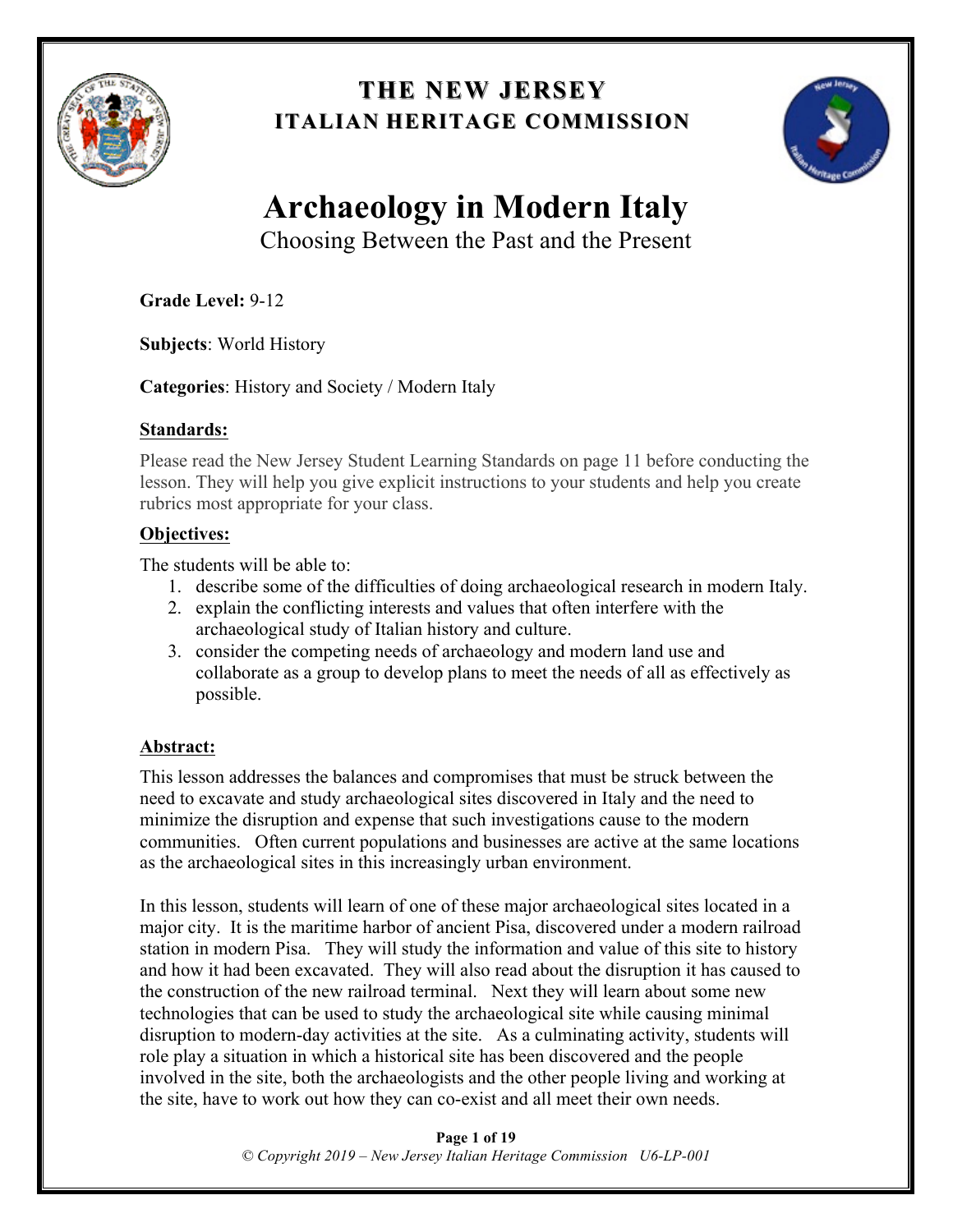### **Key Terms:**

| Archaeology              | n. | The study of past cultures by means of physically locating,<br>examining, and analyzing artifacts of these cultures in the |
|--------------------------|----|----------------------------------------------------------------------------------------------------------------------------|
|                          |    | context of the locations where they are found.                                                                             |
| Artifact                 | n. | A physical object used by a society that can provide                                                                       |
|                          |    | information about the society that produced it.                                                                            |
| Dating Techniques        | n. | Technologies used to determine how old an artifact might                                                                   |
|                          |    | be.                                                                                                                        |
| Excavation               | n. | A standard method used by archaeologists to locate artifacts                                                               |
|                          |    | in the ground.                                                                                                             |
| Geophysical              | n. | Technology that allows researchers to examine and identify                                                                 |
| <b>Surveying Systems</b> |    | features of archaeological sites without having to physically                                                              |
|                          |    | excavate them or remove more modern structures that have                                                                   |
|                          |    | been built over them.                                                                                                      |
| <b>Virtual Reality</b>   | n. | A computerized 3D picture of what originally existed on the                                                                |
|                          |    | site of an archaeological dig generated by using discovered                                                                |
|                          |    | artifacts and past knowledge to project on the computer                                                                    |
|                          |    | what this site originally was like.                                                                                        |

### **Background:**

As one of the oldest and most extensive societies of the ancient European world, it might be expected that current scholars have a great deal of information about ancient Roman civilization, and that there are many traces of this civilization that have survived the centuries and remain available to us. Though that is true to a certain extent, it does not at all mean that our knowledge and understanding of this culture and people are complete. A gap of about 2,000 years can leave room for much misinformation and myth to creep into our knowledge of the ancient Romans, and, thanks to the work of many scholars and others interested in the subject, new information and interpretations of the ancient Roman experience reach the public on a regular basis.

One of the main sources of this new knowledge is archaeology. Italy is clearly one of the most archaeologically rich countries in the world. At sites in Rome and other famous locations like Pompeii, people can stroll down ancient streets and go into 2,000-year-old homes and enjoy the interior decorating. These established sites have ongoing research where students from all over the world can hone their skills in archaeology and add to the knowledge base about the ancient Romans.

But the many archaeological sites and restorations that are easily accessible to tourists, students and history buffs are only the tip of the iceberg. Since Italy has had a lively and growing society since the Roman Empire up to the present, modern Italy is sitting on top of an enormous storehouse of archaeological material. The problem is to reach the ancient remains of buildings and artifacts, we have to clear away what is on top of it. The owners of these homes, businesses and other structures usually have a problem with that. Another problem is that we don't necessarily know where these ancient remains are. Discoveries often result from people involved in construction or some other activity happening across something that catches their eye and prompts further investigation by professional archaeologists.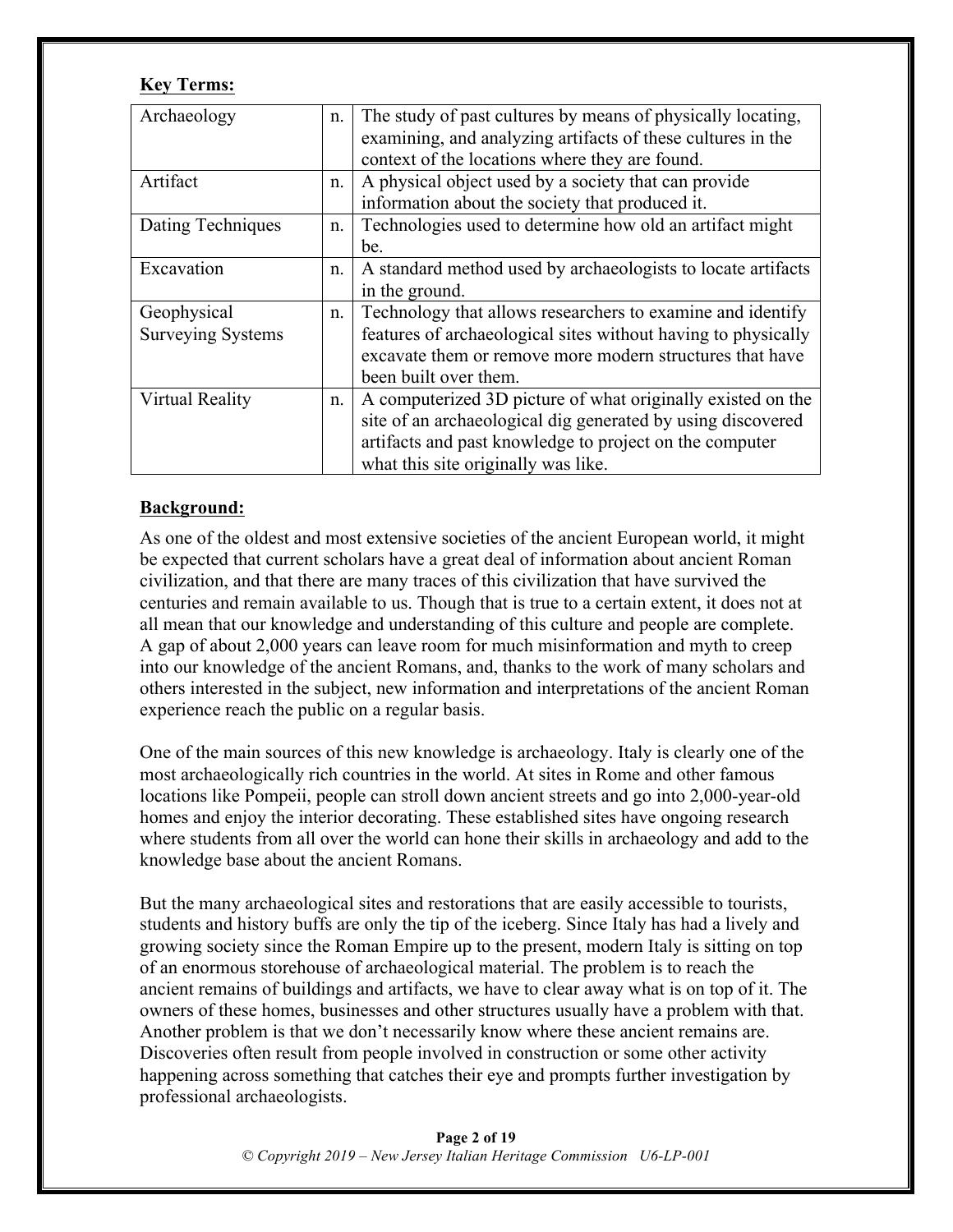Since this has happened so often in Italy, the government has laws and regulations in place so that when a potential archaeological site is discovered, it is protected and efforts are made to study it. Even so, there are always compromises that must be made. Often, efforts to excavate and study a site seriously interfere with the other uses of the site, inconveniencing people and costing them money. Because archaeological research does not necessarily generate high profits, there is often not enough money available to adequately compensate the people being asked to cooperate with the research.

In many Italian cities, it can almost literally be said that there are layers of archaeological remains of previous cities underneath extensive areas of the present-day cities. Obviously, they are not going to bulldoze modern Rome, for instance, to study the archaeological remains of ancient Rome. There are technologies, however, that do offer the ability to look beneath the ground and show us some of what is there without picking up a shovel. There is great potential with these new sensing devices, and more advanced technology will surely be coming in the future.

In this lesson, students will learn about the concerns and compromises that must be made when an archaeological site is discovered. They will have the opportunity to wrestle with the conflicting interests involved and come to some consensus that allows development and study of the sight while minimizing the economic and logistical problems for other users of the area.

### **Procedures:**

### **Day One**

- I. Anticipatory Set:
	- a. Answer this question: Your family is moving to a new area. You must be there in four months for your parents to start at new jobs. You have arranged for a house to be built in this area. When the builders start digging the foundation, they discover a number of artifacts that indicate this was the site of a  $17<sup>th</sup>$  century trading post. What should be done now?
	- b. Briefly discuss possible answers with students (5 minutes).
- II. Teacher will explain that the class will be looking at a more complicated example of the same sort of problem that happened in Italy in the early  $21<sup>st</sup>$ century, and how they handled that situation.
- III. Students will read the account of the discovery of the shipwrecks of ancient Pisa's harbor. See attached reading or go to the following web sites: www.archaeology.org/9907/etc/pisa.html www.archaeology.org/9905/newsbriefs/pisa.html www.newsweek.com/id/67475?GT1=10547
- IV. Students will have a few minutes for questions and clarification from the teacher about material in the reading.
- V. Students will answer the following questions, either in writing or in class discussion, at the discretion of the teacher:

**Page 3 of 19** *© Copyright 2019 – New Jersey Italian Heritage Commission U6-LP-001*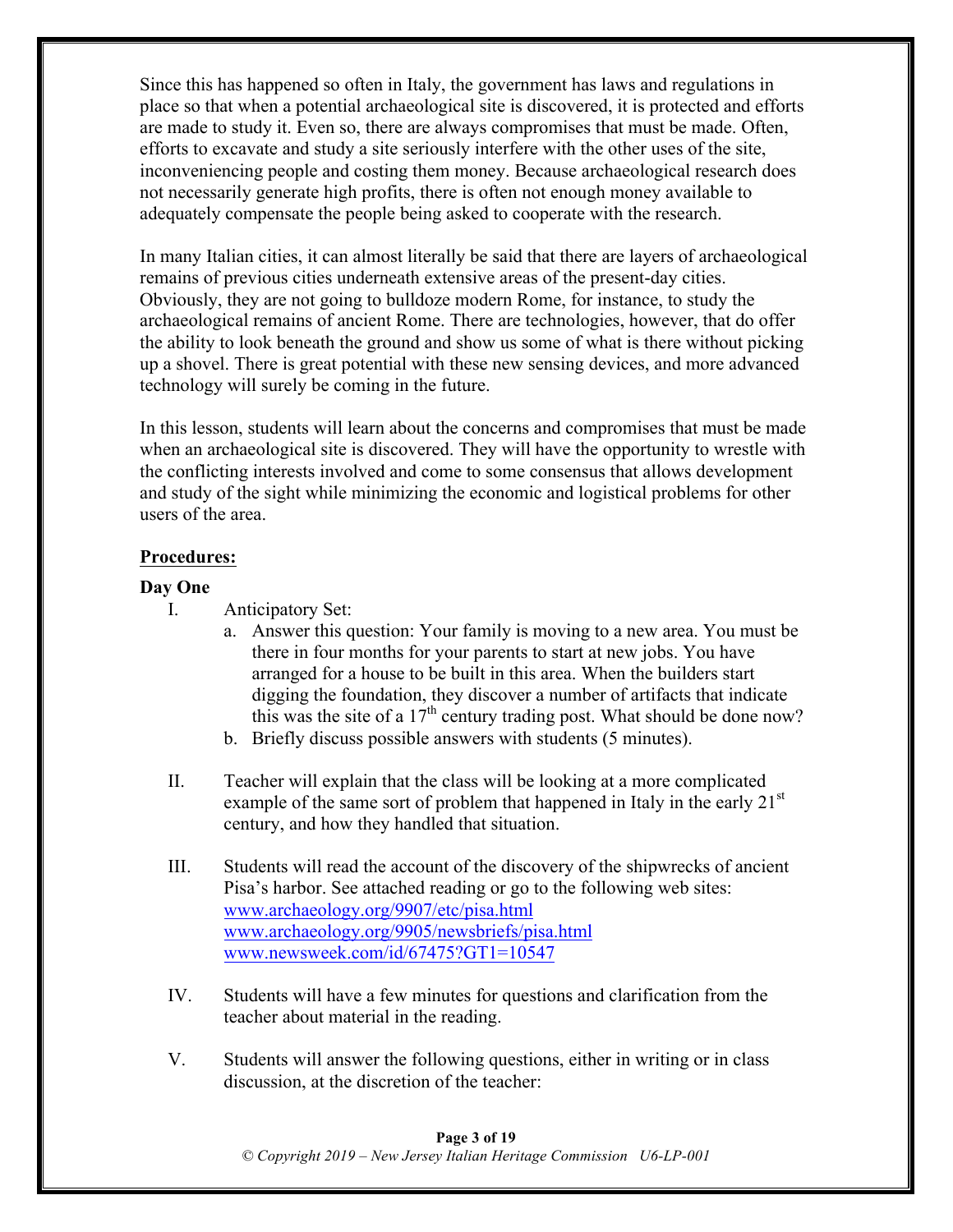- 1. How was the ancient harbor at Pisa and its shipwrecks discovered?
- 2. Why were the ships, cargo and human remains in such a good state of preservation?
- 3. Why was this site considered so important to historians and archaeologists?
- 4. What modern-day activities have been interrupted by the archaeological work?
- 5. What are the specific problems to be overcome with this particular project?
- 6. What limitations have been put on the project?
- VI. Students will each read about the new technologies being used in archaeology on one of the following web sites. Teacher should assign them in a way that guarantees an equal number of readers for each site: www.archeologymapping.com/systems.htm www.learningsites.com/Support\_pages/BFS\_VRinA\_intro.html
- VII. Students will orally answer the following teacher-directed questions based on which web site they read:
	- 1. How did the technologies you read about work?
	- 2. How do they present the information they produce?
	- 3. How would they be useful in overcoming some of the problems with archaeological excavation?

### **Homework:**

In tomorrow's class, we are going to try to resolve some of the problems presented by the archaeological exploration of the ancient harbor of Pisa. To do that we will have teams made up of the various groups affected by the dig and an Italian government committee charged with working out the best solution. Each group will be asked to come up with a workable plan. Teacher will assign students to be members of one of the following groups:

- 1. Archaeologists
- 2. Officials from the railroad
- 3. Representatives of the unions representing the railroad workers and the construction workers.
- 4. City government
- 5. Citizen group representing taxpayers
- 6. Citizen group representing rail commuters
- 7. Committee from the Italian national government

For Homework, each student will write a list of suggestions for their group.

### **Day Two:**

- I. Students will break up into their respective groups to work out what their recommendations will be for continuation of the archaeological work at Pisa.
- II. All groups will meet together as a whole to present and negotiate the best way to proceed with the project.

### **Page 4 of 19**

*© Copyright 2019 – New Jersey Italian Heritage Commission U6-LP-001*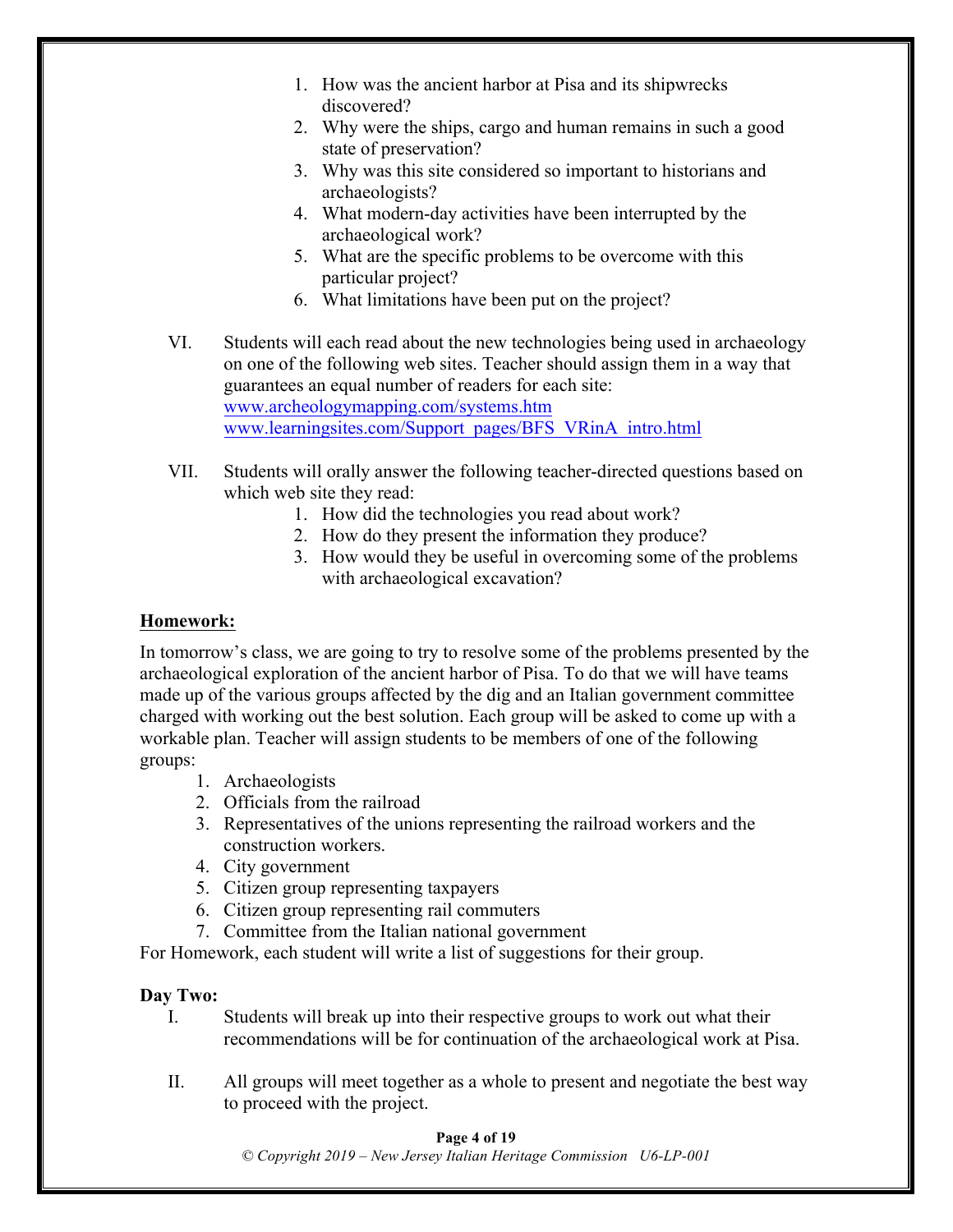III. The Committee from the Italian national government will decide what the future plan will be, based on input from this meeting, and present it to the class.

### **Assessment:**

- Each student will write a brief description of the difficulties encountered in doing archaeological research in a densely populated country-like environment like Italy today.
- Each student will write a one-paragraph essay explaining why they agreed or disagreed with the plan developed by the group in the simulated meeting done during Day 2. This essay will be evaluated on the basis of how well the student understood the problems and conflicts surrounding archaeological research being done in urban areas.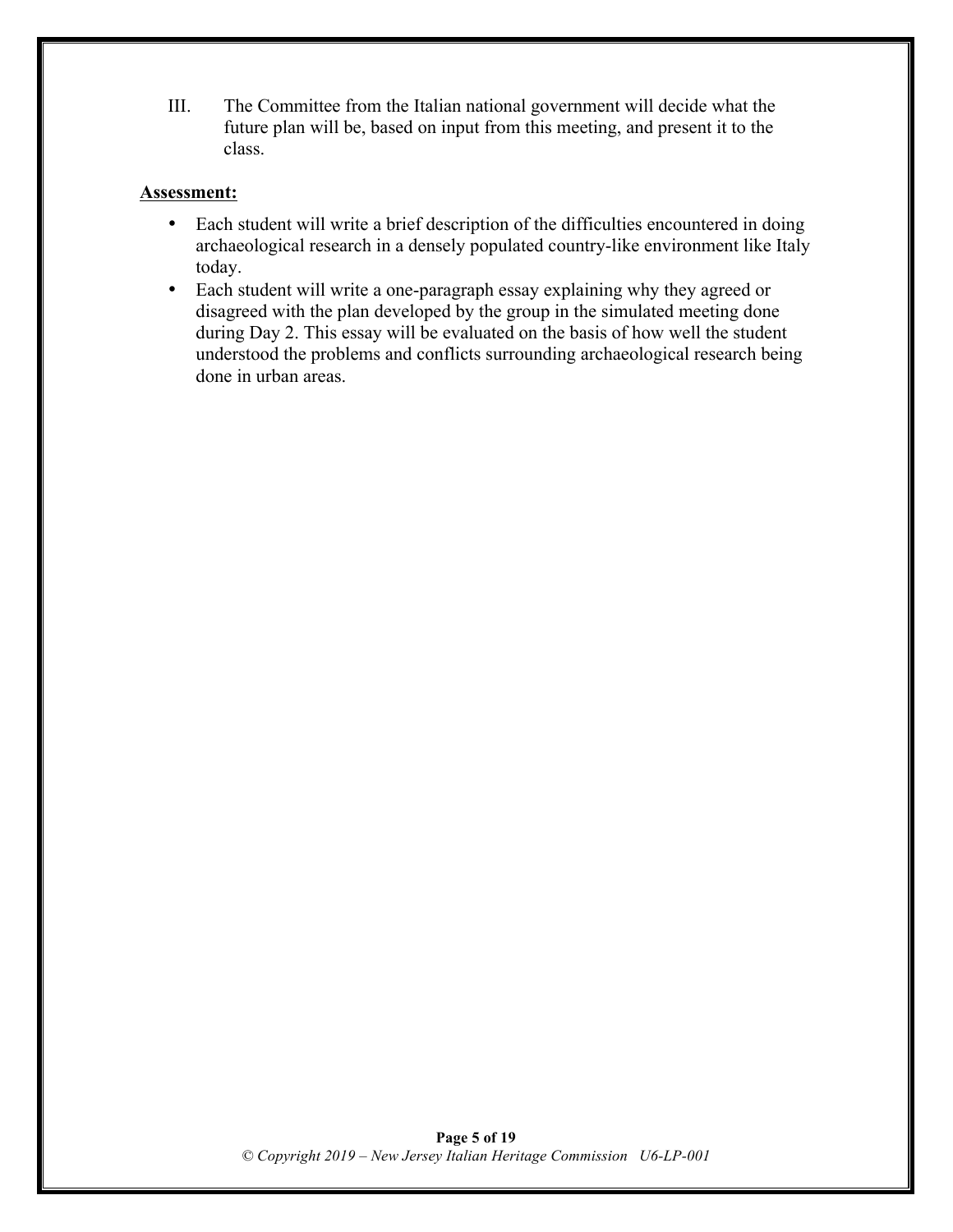## **Supplemental Information**

### A Maritime Pompeii

*Pisa is famous for its leaning tower, but archeologists there are now uncovering an amazing fleet of ancient ships, some complete with crew and cargo.*

*By Barbie Nadeau NEWSWEEK WEB EXCLUSIVE November1, 2007*

The San Rossore train station on the edge of Pisa, Italy, is a lonely stop. Tourists who visit this city to see its famous leaning tower generally use the central station across town. But San Rossore is about to be recognized as one of the country's most significant archeological digs. For nearly a decade archeologists have been working near and under the tracks to unearth what is nothing short of a maritime Pompeii.

So far the excavation has turned up 39 ancient shipwrecks buried under nine centuries of silt, which preserved extraordinary artifacts. The copper nails and ancient wood are still intact, and in many cases cargo is still sealed in the original terra cotta amphorae, the jars used for shipment in the ancient world. They have also found a cask of the ancient Roman fish condiment known as *garum* and many mariners' skeletons — one crushed under the weight of a capsized ship. One ship carried scores of pork shoulder hams; another carried a live lion, likely en route from Africa to the gladiator fights in Rome.

What's most dramatic about the discovery of this maritime graveyard is that the ships date from different centuries both before and after the advent of the Christian era, meaning the shipwrecks did not happen simultaneously but over time in the same area. Researchers say that starting around the 6th century B.C. the cargo docks of the port of Pisa were accessed by a canal that made a loop connecting the harbor to the open sea. Every hundred years or so during the course of nearly a thousand years, tsunami-like waves violently flooded the waterway and capsized and buried ships, their cargo and their passengers and crew, alongside uprooted trees and even tiny birds and animals. The 39 shipwrecks, of which 16 have been age-dated and partially or fully excavated so far, date from around the fifth century B.C. to the fourth century A.D. Random artifacts, for which the archeologists have not yet found ships, date back even further. "The ships represent life in motion," says Elena Rossi, an archeologist who has worked on the site since it was first discovered. "Some may have foundered, others sunk in storms, and others went to the bottom in a flood."

The shipwrecks represent a significant piece of a puzzle that archeologists and anthropologists have struggled to understand for centuries. Studying the oldest boats' contents and the way those ships were built, archeologists now better understand just who the Romans and Etruscans traded with and how they lived and utilized the Mediterranean Sea. Some of the oldest ships belonged to the Greeks and the Phoenicians, which implies that the mysterious and little-understood Etruscans were in fact active traders. One ship

#### **Page 6 of 19** *© Copyright 2019 – New Jersey Italian Heritage Commission U6-LP-001*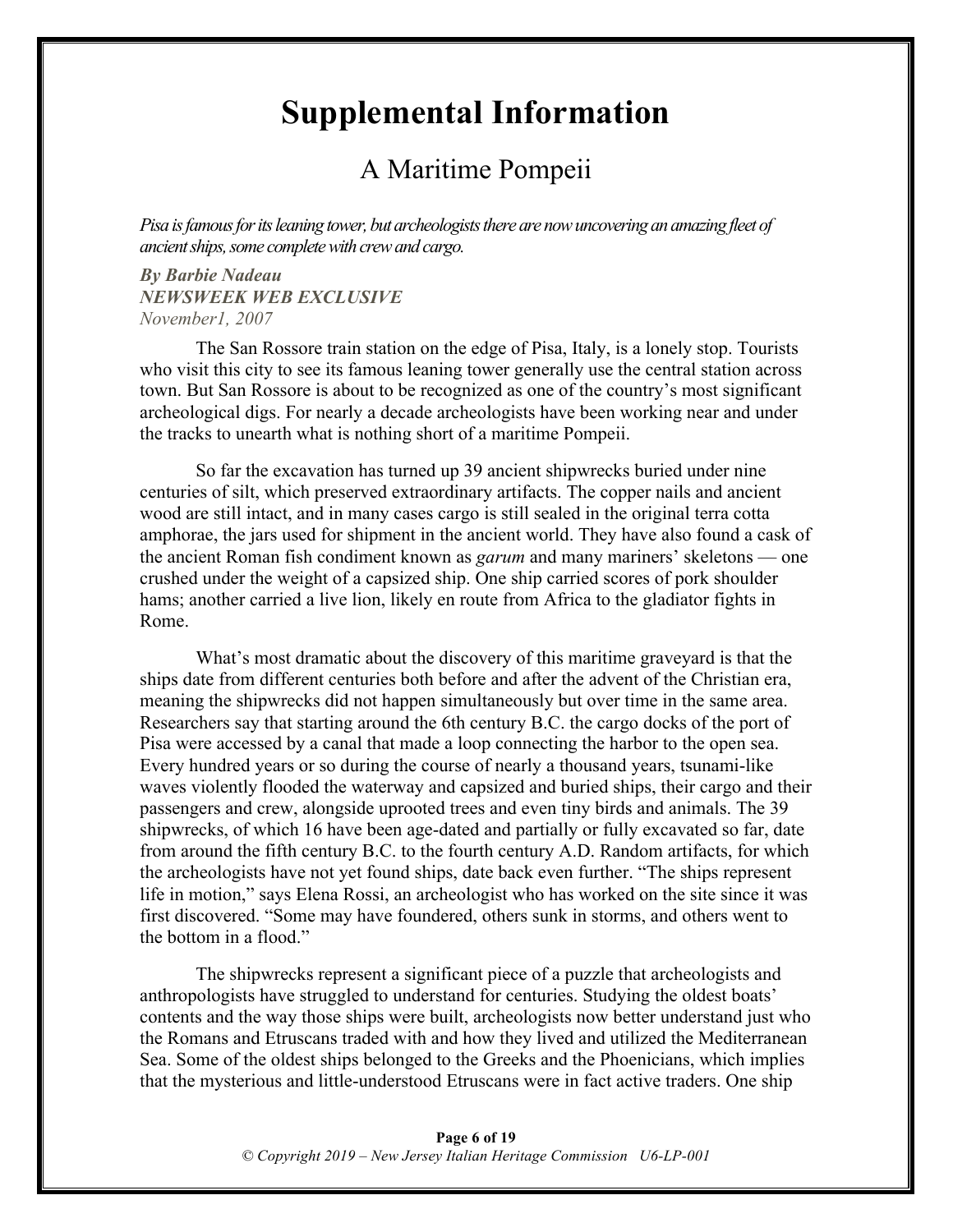carried amphorae sealed with sand from both Spain and from the volcanic regions of Campania in Italy, giving scientists vital clues to where these ships traveled.

Other ships carried various types of cutlery and crockery, from utilitarian ware used by the seamen to more expensive, signed pieces. None of the vessels examined so far were warships, and back then passenger boats did not exist. Researchers have concluded that it was common practice for wealthy citizens to effectively rent space on cargo ships, which explains why some of the vessels had expensive personal effects obviously not belonging to the crews. One boat thought to be a 15-yard riverboat was found still moored to a sunken pile with perfectly preserved rope. It contained a wide range of personal belongings, from fine jewelry and hand-carved pottery to simple tools. One of the rowing benches on this ship still bears the faint inscription, in the Greek alphabet, of the word *akedo*, the Latin word for seagull, which is believed to have been the name of the ship. Another ship, known as the *Chiatta*, was capsized in a storm and lies upside down, perfectly preserving the mast and upper reaches of the boat.

The first nine ships were discovered in 1998, when Trenitalia, Italy's national train company, broke ground at San Rossore to build a new control center for the Rome-Genoa line. Within a few months remnants of more than a dozen shipwrecks were identified. Even a year later, when archeologists finally made the site an official statefunded excavation, they understood so little about Pisa's marine history that they accidentally bisected an ancient ship with metal bulkheads put in place to cordon off the dig. Half of the ship still lies undiscovered outside the work area, the steel barrier left in place across the ancient vessel. Part of another ship has been located under the train tracks, which will mean significant disruption to regional train service if they choose to excavate it. Archeologists on the project say that even more ancient ships lie buried under this part of modern-day Pisa.

An aggressive plan to recover and restore these ships is daunting and timeconsuming. The land between modern-day Pisa and the sea has a high water table, in places more than three feet above sea level, which keeps the ground spongy. This porous soil helped preserve the boats in their watery clay graves — and the same soft soil contributed to the slant of the city's famous tower. But excavating the boats is a juggling act. Exposure to oxygen is detrimental to the ancient wood, but since some of the ships are 20 feet or more underground, the ground water has to be pumped away to allow the excavation to progress. The ships that have been identified but not excavated have been covered with removable asphalt on which the outline of the boats is painted in bright yellow, blue or white, depending on the age of the ship.

So far, only a few ships have actually been removed from the ground. Their ancient wood fragments are cleaned and then soaked in a bath of water and a fungicidal solution to stop the effects of exposure to oxygen from dehydrating the perishable organic materials. The boats are extracted and treated in small sections to keep exposure to the elements minimal. Ancient wood restorers then consolidate the fragments with the larger pieces of the original boats and wrap the reconstructed vessels in a plastic film, and finally in a fiberglass material called vitroresin. Humidity and exposure to light are carefully controlled, and the ships are hung from vinyl straps to allow circulation and drainage during the preservation stages. Three major ships are now wrapped and hanging in a laboratory in Pisa and will have to soak for several years before they are stable enough to display to the public outside their fiberglass shells. Workers have shared

> **Page 7 of 19** *© Copyright 2019 – New Jersey Italian Heritage Commission U6-LP-001*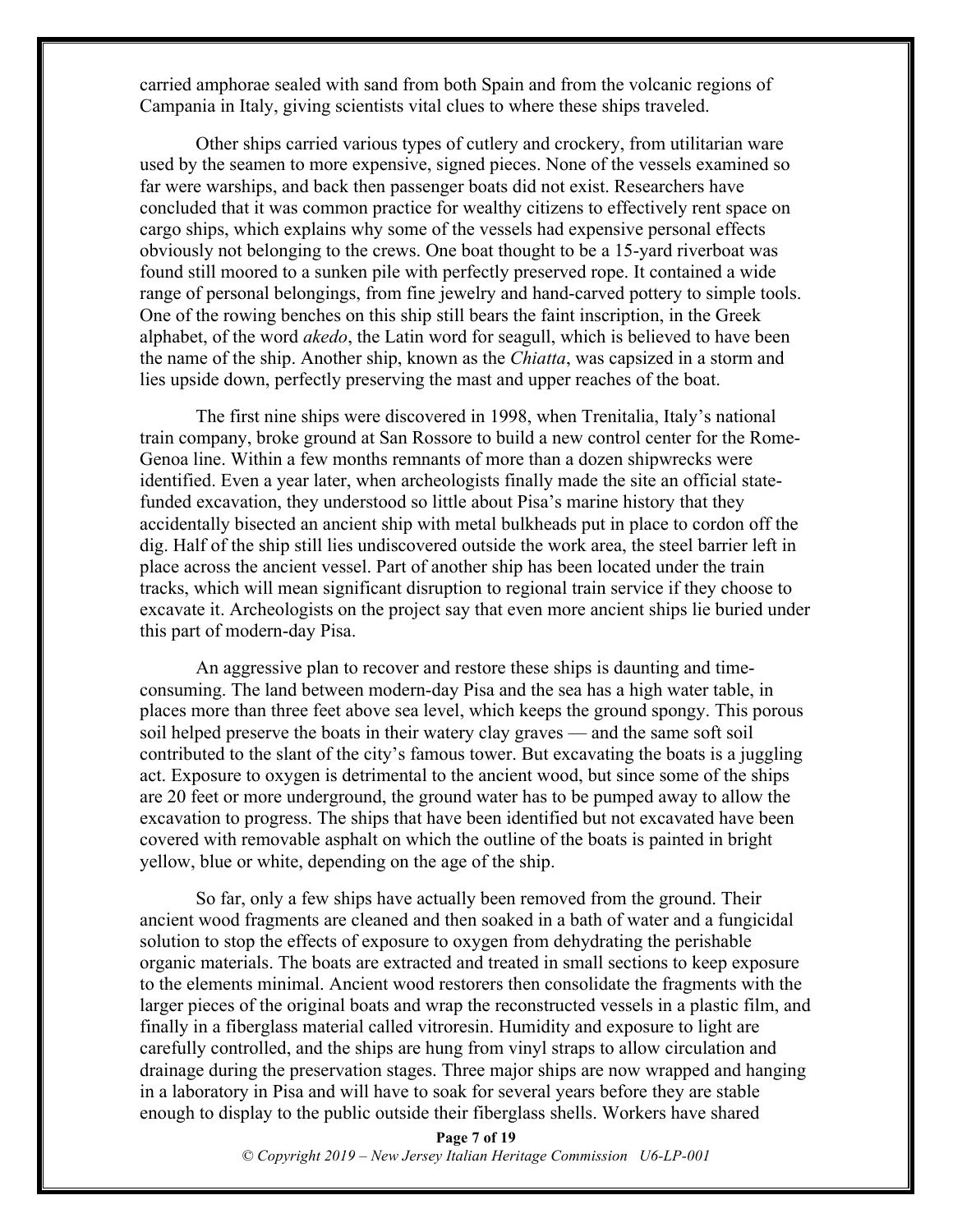technology with researchers in Stockholm, Sweden, who recently unveiled a multimillion-dollar museum for the only other ship of similar origin ever found.

Optimistic workers on the Pisa project hope they will also have a museum dedicated to their 39 ships by 2015, inside Pisa's nearby Arsenal museum. They hope to showcase the ships' contents and display many of the preserved ships — even if they are still hanging in fiberglass casings or soaking in glass-sided liquid basins, if that's required to preserve the artifacts. But many of the ships may never be recovered from their graves due to lack of funds and other resources it takes to preserve these ancient relics.

For now visitors can gaze down at the dig site from above for about \$9, and those who pass through the sleepy San Rossore train station can always just look down from the tracks to see what is easily one of the most exciting ancient discoveries in recent history.

URL: http://www.newsweek.com/id/67475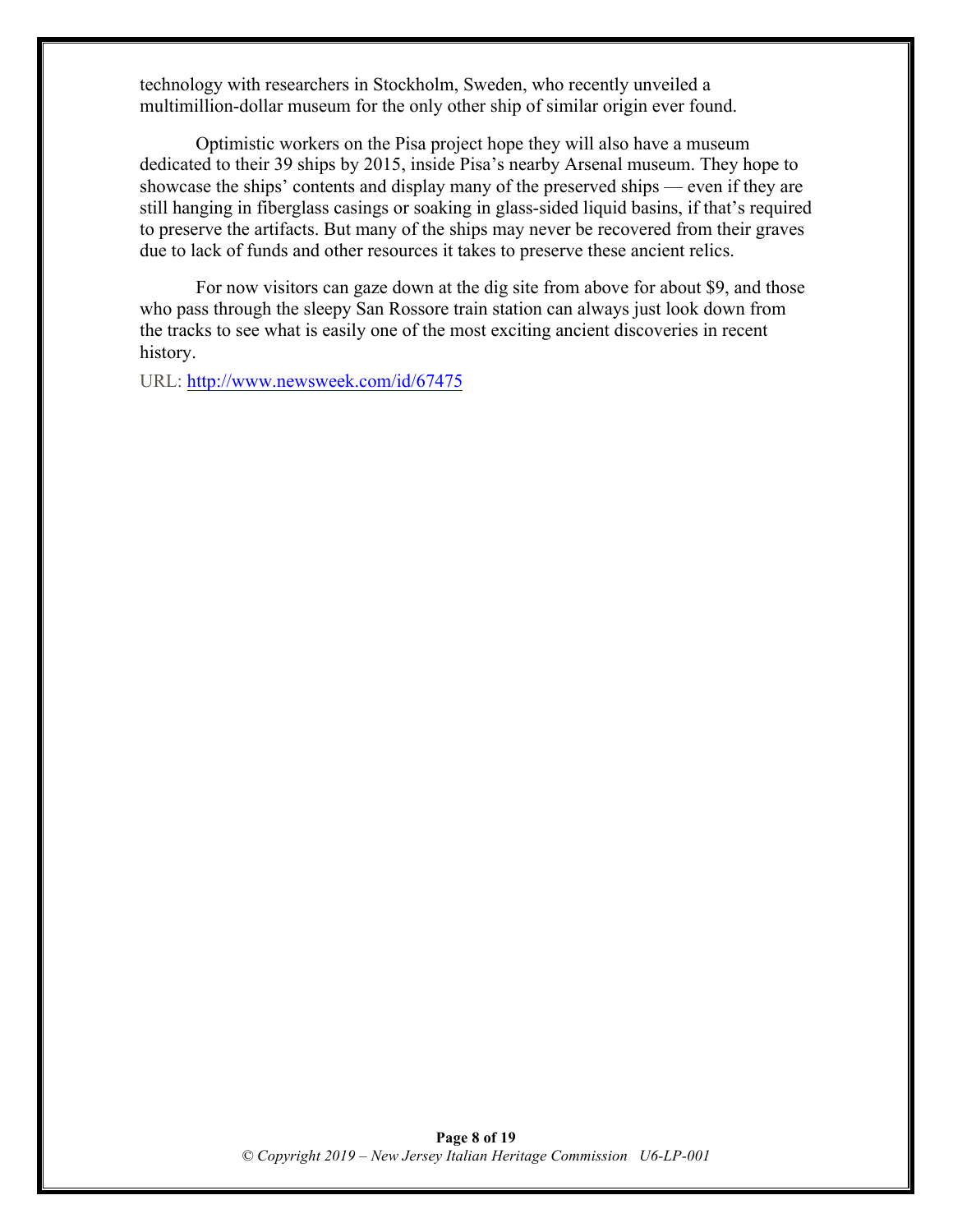**Name \_\_\_\_\_\_\_\_\_\_\_\_\_\_\_\_\_\_\_\_\_\_\_\_ Date \_\_\_\_\_\_\_\_\_\_\_\_\_\_\_\_\_\_\_\_\_\_\_\_\_**

# **Pisa Harbor Dig**

- 1. How was the ancient harbor at Pisa and its shipwrecks discovered?
- 2. Why were the ships, cargo and human remains in such a good state of preservation?
- 3. Why was this site considered so important to historians and archaeologists?
- 4. What modern-day activities have been interrupted by the archaeological work?
- 5. What are the specific problems to be overcome with this particular project?
- 6. What limitations have been put on the project?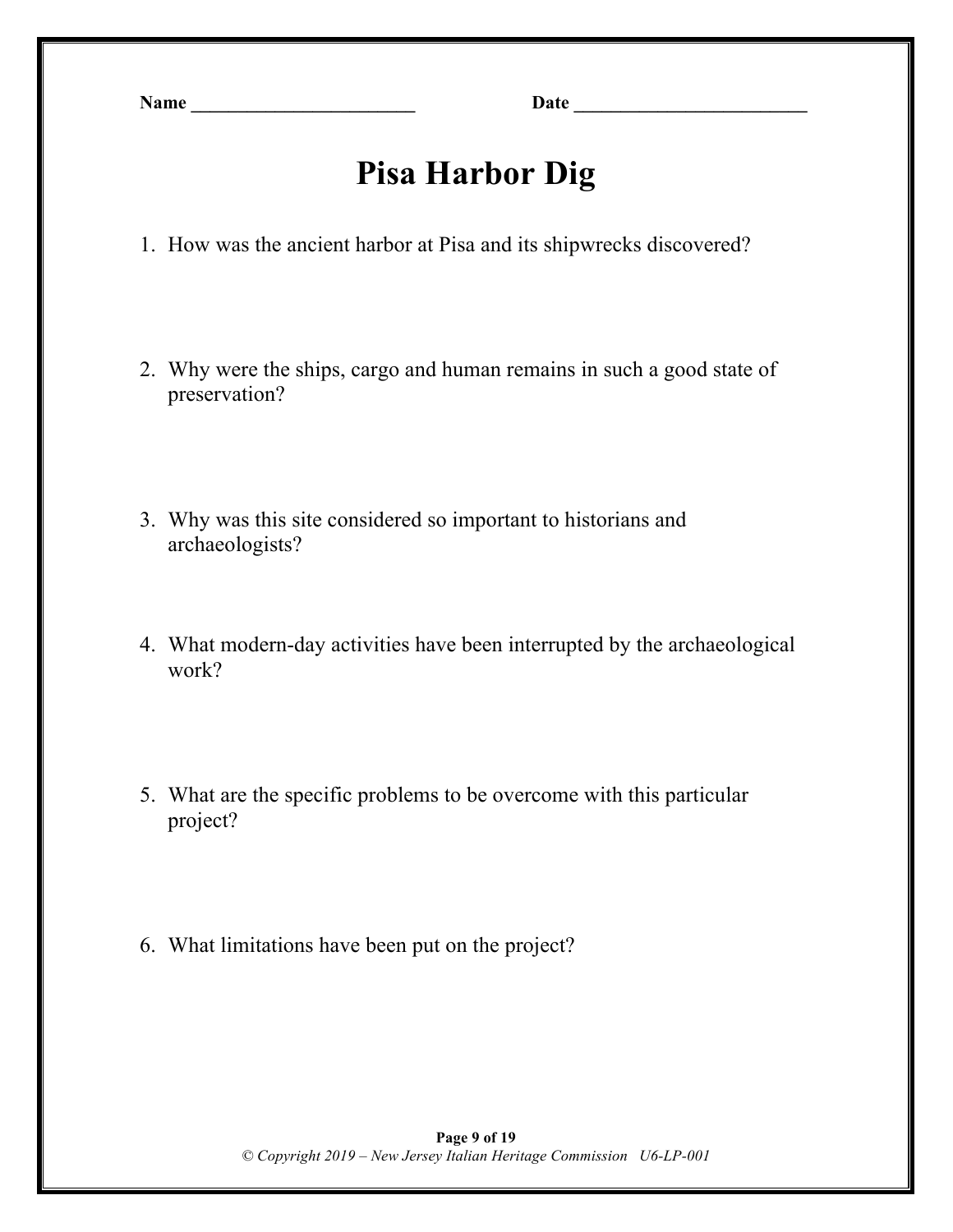## **Answer Key - The Pisa Harbor Dig**

- 1. How was the ancient harbor at Pisa and its shipwrecks discovered? *Workers excavating for renovations to the railroad station found one of the ships and some artifacts.*
- 2. Why were the ships, cargo and human remains in such a good state of preservation? *The way they were sunk by tidal waves and covered by silt prevented them from the usual amount of decay.*
- 3. Why was this site considered so important to historians and archaeologists? *It provided information on the way ships were constructed, the trade routes they followed, and the types of food available at several different time periods in history.*
- 4. What modern-day activities have been interrupted by the archaeological work? *Construction of the railroad station, train traffic, jobs, and financial issues were affected.*
- 4. What are the specific problems to be overcome with this particular project? *Preventing the deterioration of the wooden portions of the ships once exposed to the air was a major problem. The same would be true of human and animal remains found and food materials in the ships' cargoes.*
- 6. What limitations have been put on the project? *The amount of money available for the project has limited salvage to 16 of the 39 ships on the site. There may well be more. Excavation under existing railroad and other buildings is not possible for financial and other reasons*.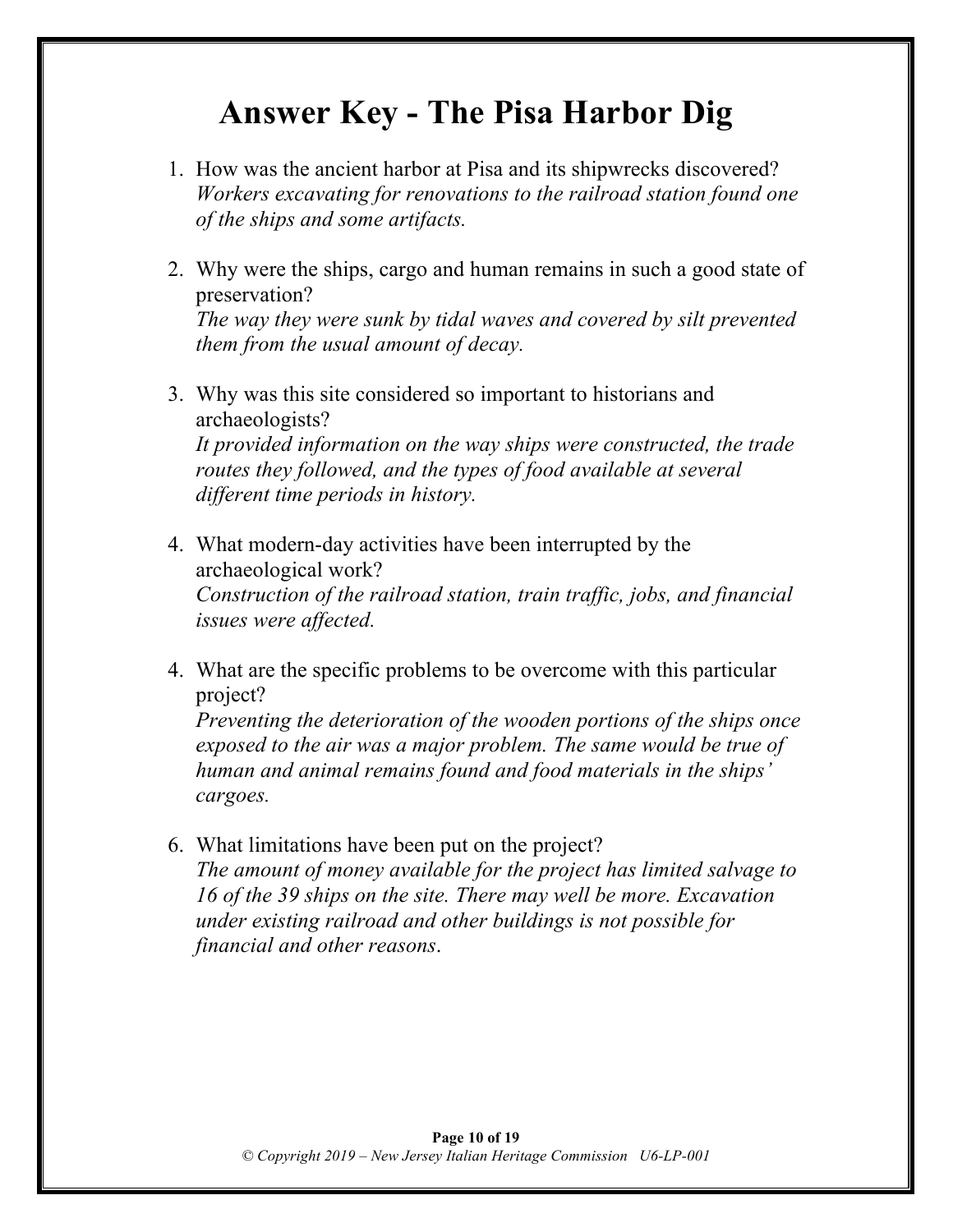### **New Jersey Student Learning Standards**

### **Social Studies**

6.2.12.B.6.a Determine the global impact of increased population growth, migration, and changes in urban-rural populations on natural resources and land use.

### **Visual and Performing Arts**

1.2.12.A.1 Determine how dance, music, theatre, and visual art have influenced world cultures throughout history.

### **English Language Arts**

RI.9-10.1 RI.9-10.1. Accurately cite strong and thorough textual evidence, (e.g., via discussion, written response, etc.) and make relevant connections, to support analysis of what the text says explicitly as well as inferentially, including determining where the text leaves matters uncertain

RI.9-10.2 Determine a central idea of a text and analyze how it is developed and refined by specific details; provide an objective summary of the text.

RI.9-10.3 Analyze how the author unfolds an analysis or series of ideas or events, including the order in which the points are made, how they are introduced and developed, and the connections that are drawn between them.

RI.9-10.6 Determine an author's point of view or purpose in a text and analyze how an author uses rhetorical devices to advance that point of view or purpose.

RI.9-10.7 Analyze various perspectives as presented in different mediums (e.g., a person's life story in both print and multimedia), determining which details are emphasized in each account.

RI.9-10.8 Describe and evaluate the argument and specific claims in a text, assessing whether the reasoning is valid and the evidence is relevant and sufficient; identify false statements and reasoning.

RI.9-10.9 Analyze and reflect on (e.g. practical knowledge, historical/cultural context, and background knowledge) documents of historical and literary significance, (e.g., Washington's Farewell Address the Gettysburg Address, Roosevelt's Four Freedoms speech, King's "Letter from Birmingham Jail", Declaration of the Rights of Man and Citizen, U.N. Universal Declaration of Human Rights, etc.), including how they relate in terms of themes and significant concepts.

RI.11-12.1 Accurately cite strong and thorough textual evidence, (e.g., via discussion, written response, etc.), to support analysis of what the text says explicitly as well as inferentially, including determining where the text leaves matters uncertain.

#### **Page 11 of 19** *© Copyright 2019 – New Jersey Italian Heritage Commission U6-LP-001*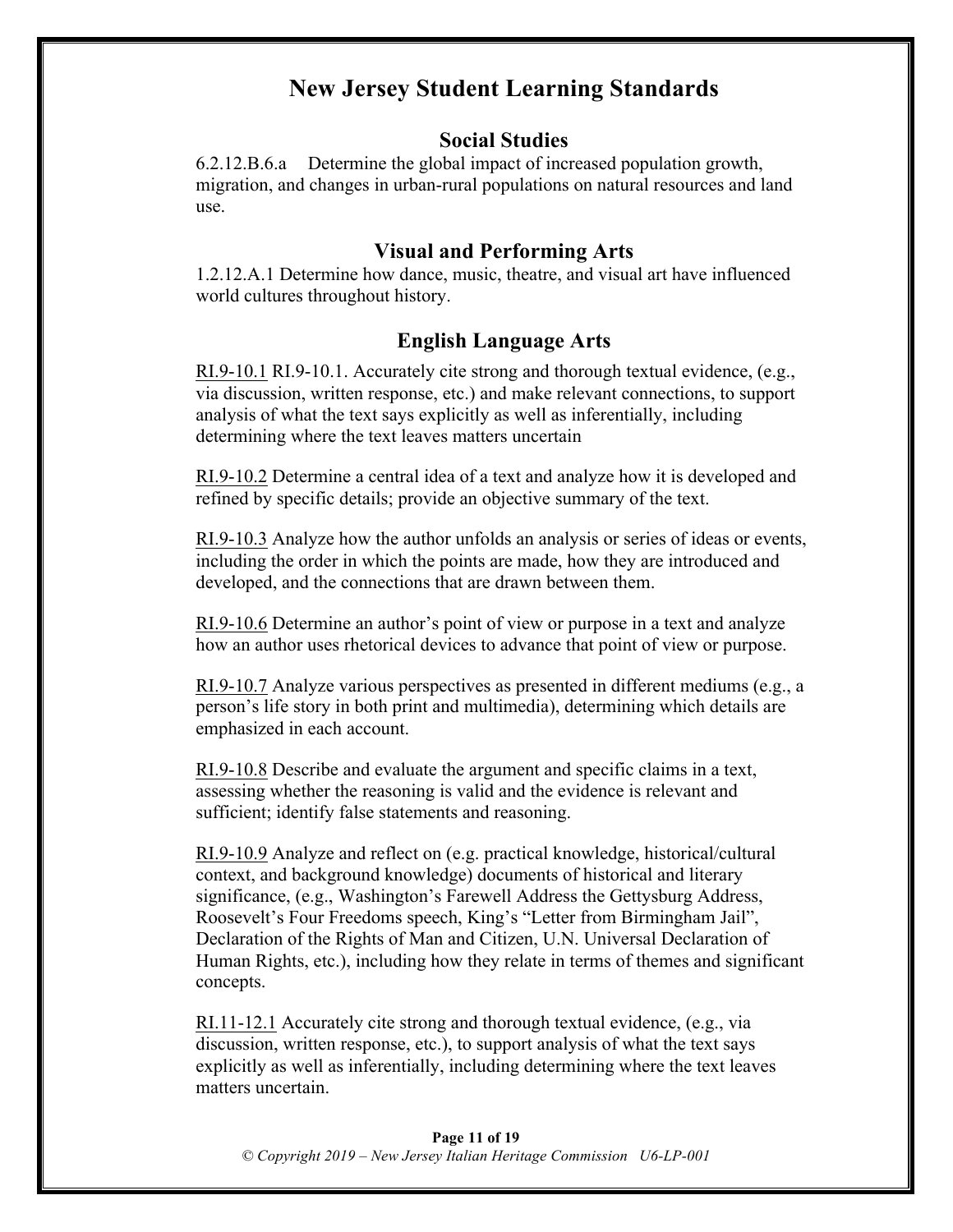RI.11-12.2 Determine two or more central ideas of a text, and analyze their development and how they interact to provide a complex analysis; provide an objective summary of the text.

RI.11-12.3 Analyze a complex set of ideas or sequence of events and explain how specific individuals, ideas, or events interact and develop over the course of the text.

RI.11-12.6 Determine an author's point of view or purpose in a text in which the rhetoric is particularly effective, analyzing how style and content contribute to the power, persuasiveness or beauty of the text.

RI.11-12.7 Integrate and evaluate multiple sources of information presented in different media or formats (e.g., visually, quantitatively) as well as in words in order to address a question or solve a problem.

RI.11-12.8 Describe and evaluate the reasoning in seminal U.S. and global texts, including the application of constitutional principles and use of legal reasoning (e.g., in U.S. Supreme Court majority opinions and dissents) and the premises […]

RI.11-12.9 Analyze and reflect on (e.g. practical knowledge, historical/cultural context, and background knowledge) documents of historical and literary significance for their themes, purposes and rhetorical features, including primary source documents relevant to U.S. and/or global history.

W.9-10.1 Write arguments to support claims in an analysis of substantive topics or texts, using valid reasoning and relevant and sufficient evidence.

W.9-10.1a. Introduce precise claim(s), distinguish the claim(s) from alternate or opposing claims, and create an organization that establishes clear relationships among claim(s), counterclaims, reasons, and evidence.

W.9-10.1.b. Develop claim(s) and counterclaims avoiding common logical fallacies, propaganda devices, and using sound reasoning, supplying evidence for each while pointing out the strengths and limitations of both in a manner that anticipates the audience's knowledge level and concerns.

W.9-10.1.c. Use transitions (e.g. words, phrases, clauses) to link the major sections of the text, create cohesion, and clarify the relationships between claim(s) and reasons, between reasons and evidence, and between claim(s) and counterclaims.

W.9-10.1.d. Establish and maintain a style and tone appropriate to the audience and purpose (e.g. formal and objective for academic writing) while attending to the norms and conventions of the discipline in which they are writing. E. Provide a concluding paragraph or section that supports the argument presented.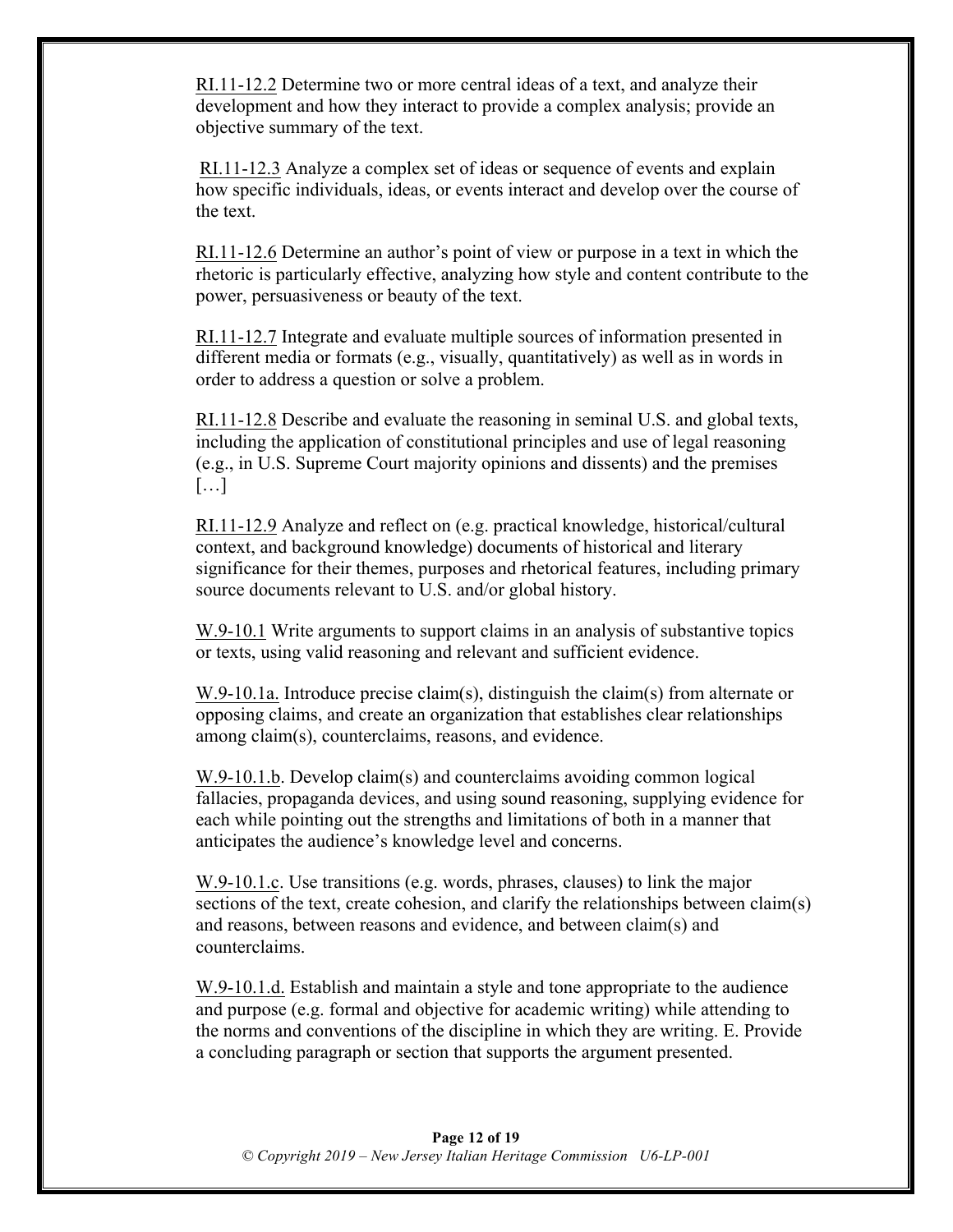W.9-10.2 Write informative/explanatory texts to examine and convey complex ideas, concepts, and information clearly and accurately through the effective selection, organization, and analysis of content.

W.9-10.2.a Introduce a topic; organize complex ideas, concepts, and information to make important connections and distinctions; include formatting (e.g., headings), graphics (e.g., figures, tables), and multimedia when useful to aiding comprehension.

W.9-10.2.b. Develop the topic with well-chosen, relevant, and sufficient facts, extended definitions, concrete details, quotations, or other information and examples appropriate to the audience's knowledge of the topic.

W.9-10.2.c. Use appropriate and varied transitions to link the major sections of the text, create cohesion, and clarify the relationships among complex ideas and concepts.

W.9-10.2.d Use precise language and domain-specific vocabulary to manage the complexity of the topic.

W.9-10.2.e. Establish and maintain a style and tone appropriate to the audience and purpose (e.g. formal and objective for academic writing) while attending to the norms and conventions of the discipline in which they are writing.

W.9-10.2.f. Provide a concluding paragraph or section that supports the argument presented (e.g., articulating implications or the significance of the topic).

W.9-10.3 Write narratives to develop real or imagined experiences or events using effective technique, well-chosen details, and wellstructured event sequences.

W.9-10.3,a Engage and orient the reader by setting out a problem, situation, or observation, establishing one or multiple point(s) of view, and introducing a narrator and/or characters; create a smooth progression of experiences or events.

W.9-10.3.b. Use narrative techniques, such as dialogue, pacing, description, reflection, and multiple plot lines, to develop experiences, events, and/or characters.

W.9-10.3.c Use a variety of techniques to sequence events so that they build on one another to create a coherent, complete and comprehensive piece.

W.9-10.3.d.. Use precise words and phrases, telling details, and sensory language to convey a vivid picture of the experiences, events, setting, and/or characters.

W.9-10.3.e Provide a conclusion that follows from and reflects on what is experienced, observed, or resolved over the course of the narrative

W.9-10.4 Produce clear and coherent writing in which the development, organization, and style are appropriate to task, purpose, and audience.

**Page 13 of 19** *© Copyright 2019 – New Jersey Italian Heritage Commission U6-LP-001*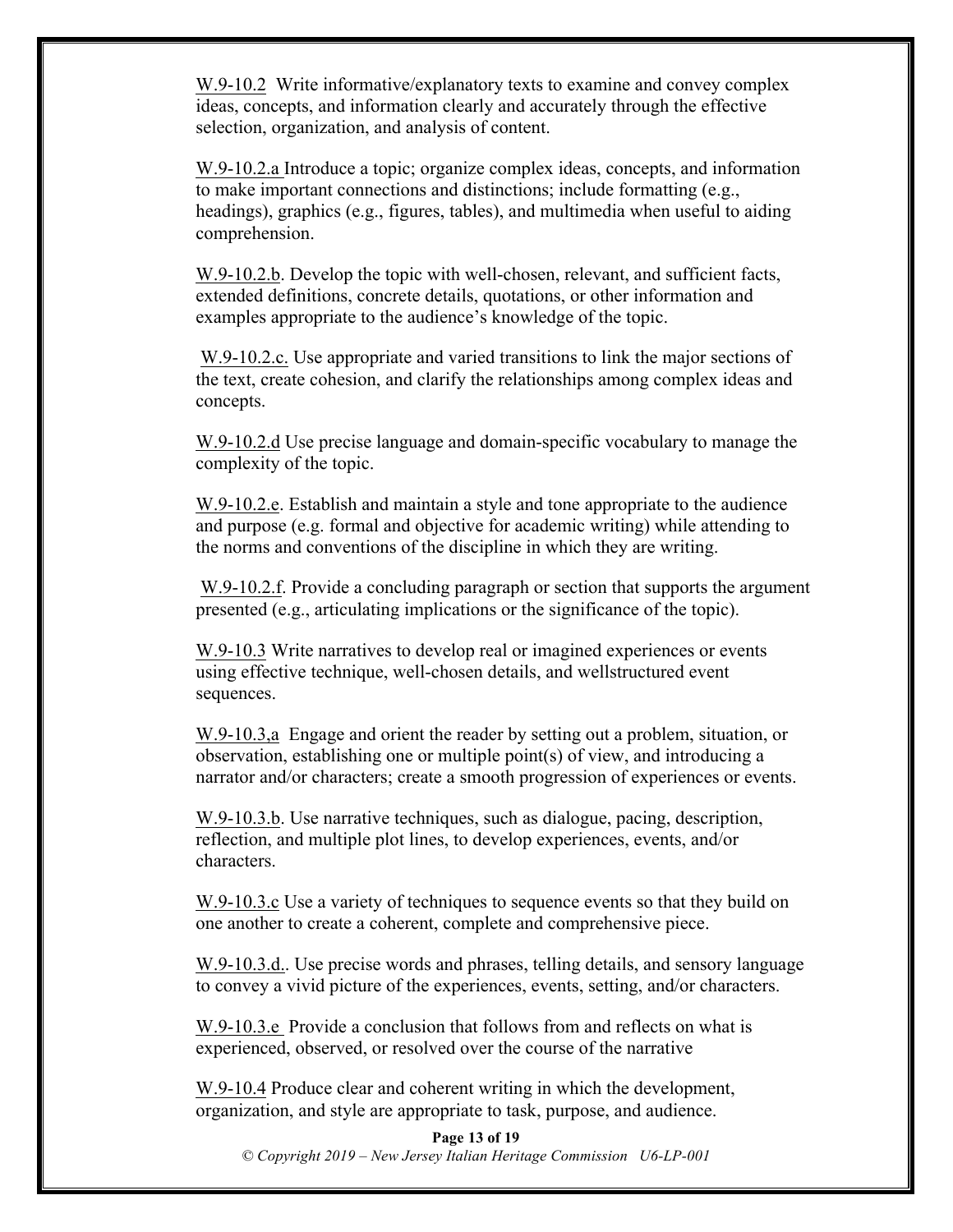W.9-10.5 Develop and strengthen writing as needed by planning, revising, editing, rewriting, or trying a new approach, focusing on addressing what is most significant for a specific purpose and audience. (Editing for conventions should demonstrate command of Language standards 1–3 up to and including grades 9– 10 here.)

W.9-10.6. Use technology, including the Internet, to produce, share, and update writing products, taking advantage of technology's capacity to link to other information and to display information flexibly and dynamically.

W.9-10.9 Draw evidence from literary or nonfiction informational texts to support analysis, reflection, and research.

W.11-12.1 Write arguments to support claims in an analysis of substantive topics or texts, using valid reasoning and relevant and sufficient evidence.

W.11-12.1.a Introduce precise, knowledgeable claim(s), establish the significance of the claim(s), distinguish the claim(s) from alternate or opposing claims, and create an organization that logically sequences claim(s), counterclaims, reasons, and evidence.

W.11-12.1.b. Develop claim(s) and counterclaims avoiding common logical fallacies and using sound reasoning and thoroughly, supplying the most relevant evidence for each while pointing out the strengths and limitations of both in a manner that anticipates the audience's knowledge level, concerns, values, and possible biases.

W.11-12.1.c. Use transitions (e.g. words, phrases, clauses) to link the major sections of the text, create cohesion, and clarify the relationships between claim(s) and reasons, between reasons and evidence, and between claim(s) and counterclaims.

W.11-12.1.d. Establish and maintain a style and tone appropriate to the audience and purpose (e.g. formal and objective for academic writing) while attending to the norms and conventions of the discipline in which they are writing.

W.11-12.1.e. Provide a concluding paragraph or section that supports the argument presented (e.g., articulating implications or the significance of the topic).

W.11-12.2 Write informative/explanatory texts to examine and convey complex ideas, concepts, and information clearly and accurately through the effective selection, organization, and analysis of content.

W.11-12.2.a. Introduce a topic; organize complex ideas, concepts, and information so that each new element builds on that which precedes it to create a unified whole; include formatting (e.g., headings), graphics (e.g., figures, tables), and multimedia when useful to aiding comprehension.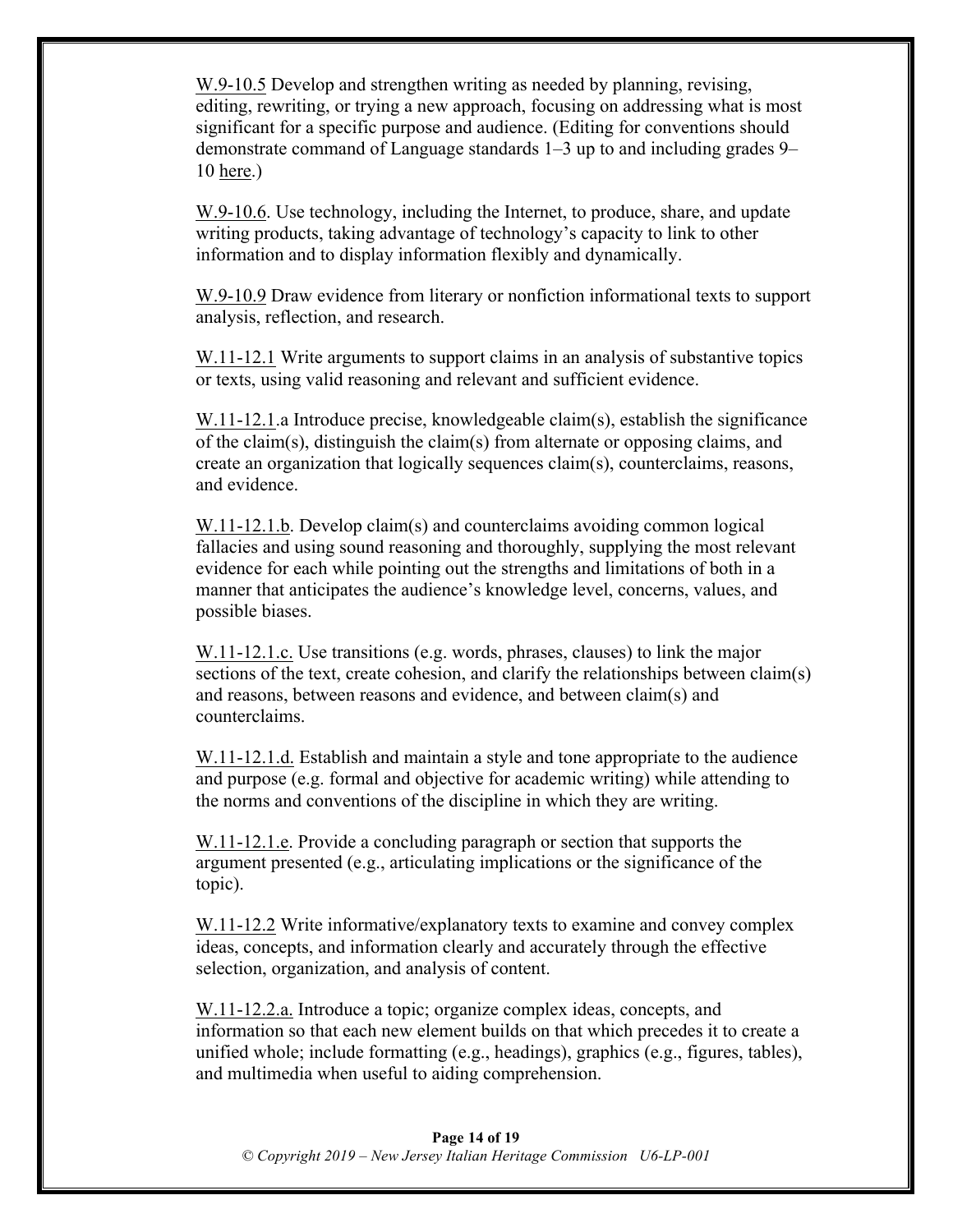W.11-12.2.b. Develop the topic thoroughly by selecting the most significant and relevant facts, extended definitions, concrete details, quotations, or other information and examples appropriate to the audience's knowledge of the topic.

W.11-12.2.c. Use appropriate and varied transitions and syntax to link the major sections of the text, create cohesion, and clarify the relationships among complex ideas and concepts.

W.11-12.2.d. Use precise language, domain-specific vocabulary, and techniques such as metaphor, simile, and analogy to manage the complexity of the topic.

W.11-12.2.e. Establish and maintain a style and tone appropriate to the audience and purpose (e.g. formal and objective for academic writing) while attending to the norms and conventions of the discipline in which they are writing.

W.11-12.2.f. Provide a concluding paragraph or section that supports the argument presented (e.g., articulating implications or the significance of the topic).

W.11-12.3 Write narratives to develop real or imagined experiences or events using effective technique, well-chosen details, and well-structured event sequences.

W.11-12.3a Engage and orient the reader by setting out a problem, situation, or observation and its significance, establishing one or multiple point(s) of view, and introducing a narrator and/or characters; create a smooth progression of experiences or events.

W.11-12.3b Use narrative techniques, such as dialogue, pacing, description, reflection, and multiple plot lines, to develop experiences, events, and/or characters.

W.11-12.3c Use a variety of techniques to sequence events so that they build on one another to create a coherent whole and build toward a particular tone and outcome (e.g., a sense of mystery, suspense, growth, or resolution).

W.11-12.3d Use precise words and phrases, telling details, and sensory language to convey a vivid picture of the experiences, events, setting, and/or characters.

W.11-12.3e Provide a conclusion that follows from and reflects on what is experienced, observed, or resolved over the course of the narrative.

W.11-12.4 Produce clear and coherent writing in which the development, organization, and style are appropriate to task, purpose, and audience.

W.11-12.5 Develop and strengthen writing as needed by planning, revising, editing, rewriting, trying a new approach, or consulting a style manual (such as MLA or APA Style), focusing on addressing what is most significant for a specific purpose and audience. (Editing for conventions should demonstrate command of Language standards 1–3 up to and including grades 11-12.)

**Page 15 of 19** *© Copyright 2019 – New Jersey Italian Heritage Commission U6-LP-001*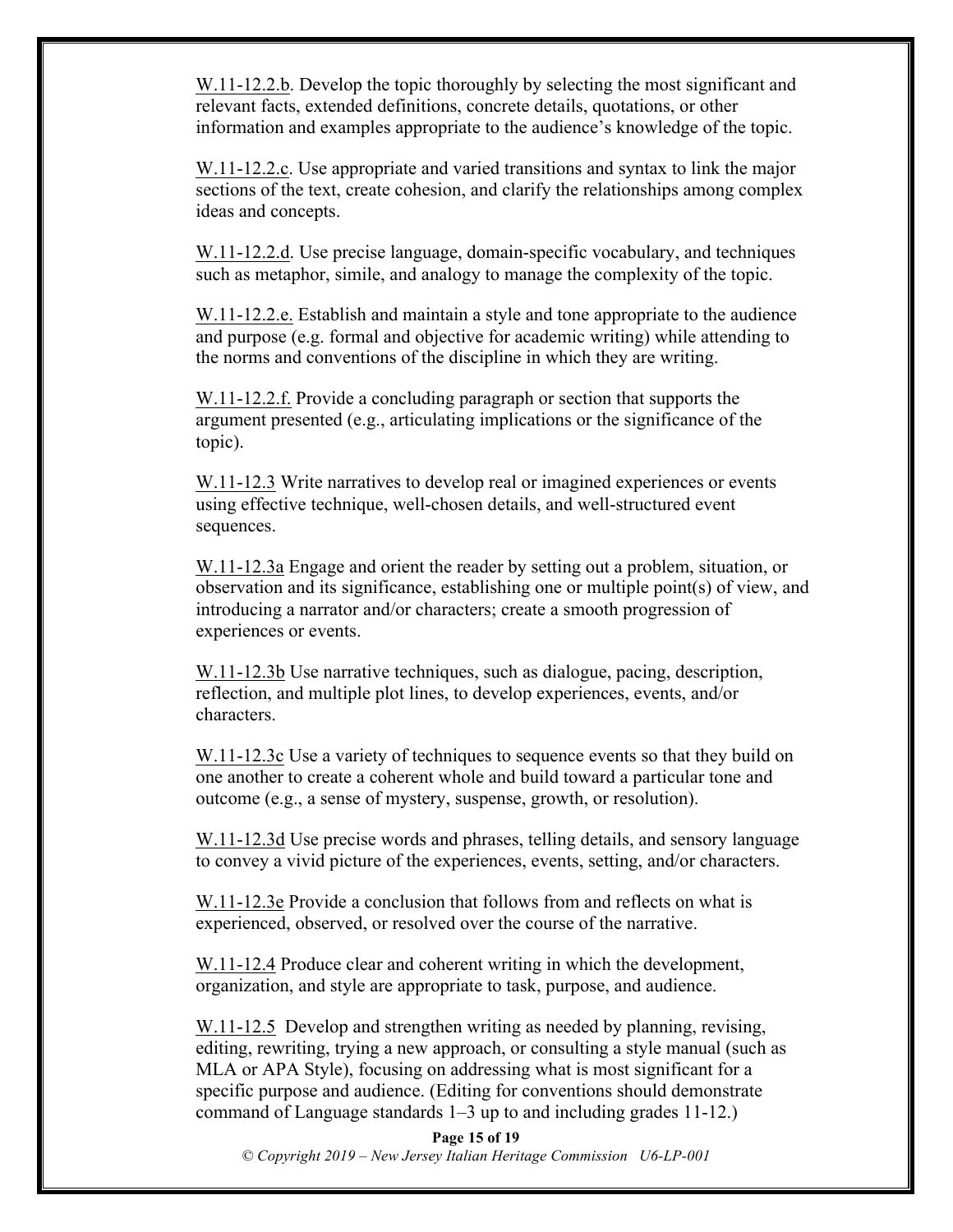W.11-12.6 Use technology, including the Internet, to produce, share and update writing products in response to ongoing feedback, including new arguments or information

W.11-12.9 Draw evidence from literary or informational texts to support analysis, reflection, and research..

SL.9-10.1 Initiate and participate effectively in a range of collaborative discussions (one-on-one, in groups, and teacher-led) with peers on grades 9–10 topics, texts, and issues, building on others' ideas and expressing their own clearly and persuasively.

SL.9-10.1 a. Come to discussions prepared, having read and researched material under study; explicitly draw on that preparation by referring to evidence from texts and other research on the topic or issue to stimulate a thoughtful, wellreasoned exchange of ideas.

SL.9-10.1.b. Collaborate with peers to set rules for discussions (e.g. informal consensus, taking votes on key issues, presentation of alternate views); develop clear goals and assessment criteria (e.g. student developed rubric) and assign individual roles as needed.

SL.9-10.1.c. Propel conversations by posing and responding to questions that relate the current discussion to broader themes or larger ideas; actively incorporate others into the discussion; and clarify, verify, or challenge ideas and conclusions.

SL.9-10.1d. Respond thoughtfully to various perspectives, summarize points of agreement and disagreement, and justify own views. Make new connections in light of the evidence and reasoning presented.SL.9-10.2 Integrate multiple sources of information presented in diverse media or formats (e.g., visually, quantitatively, orally) evaluating the credibility and accuracy of each source.

SL.9-10.4 Present information, findings, and supporting evidence clearly, concisely, and logically such that listeners can follow the line of reasoning and the organization, development, substance, and style are appropriate to purpose, audience, and task.

SL.9-10.6 Adapt speech to a variety of contexts and tasks, demonstrating command of formal English. (See grades 9–10 Language standards 1 and 3 for specific expectations.)

SL.11-12.1 Initiate and participate effectively in a range of collaborative discussions (one-on- one, in groups, and teacher-led) with peers on grades  $11-12$ topics, texts, and issues, building on others' ideas and expressing their own clearly and persuasively. A. Come to discussions prepared, having read and researched material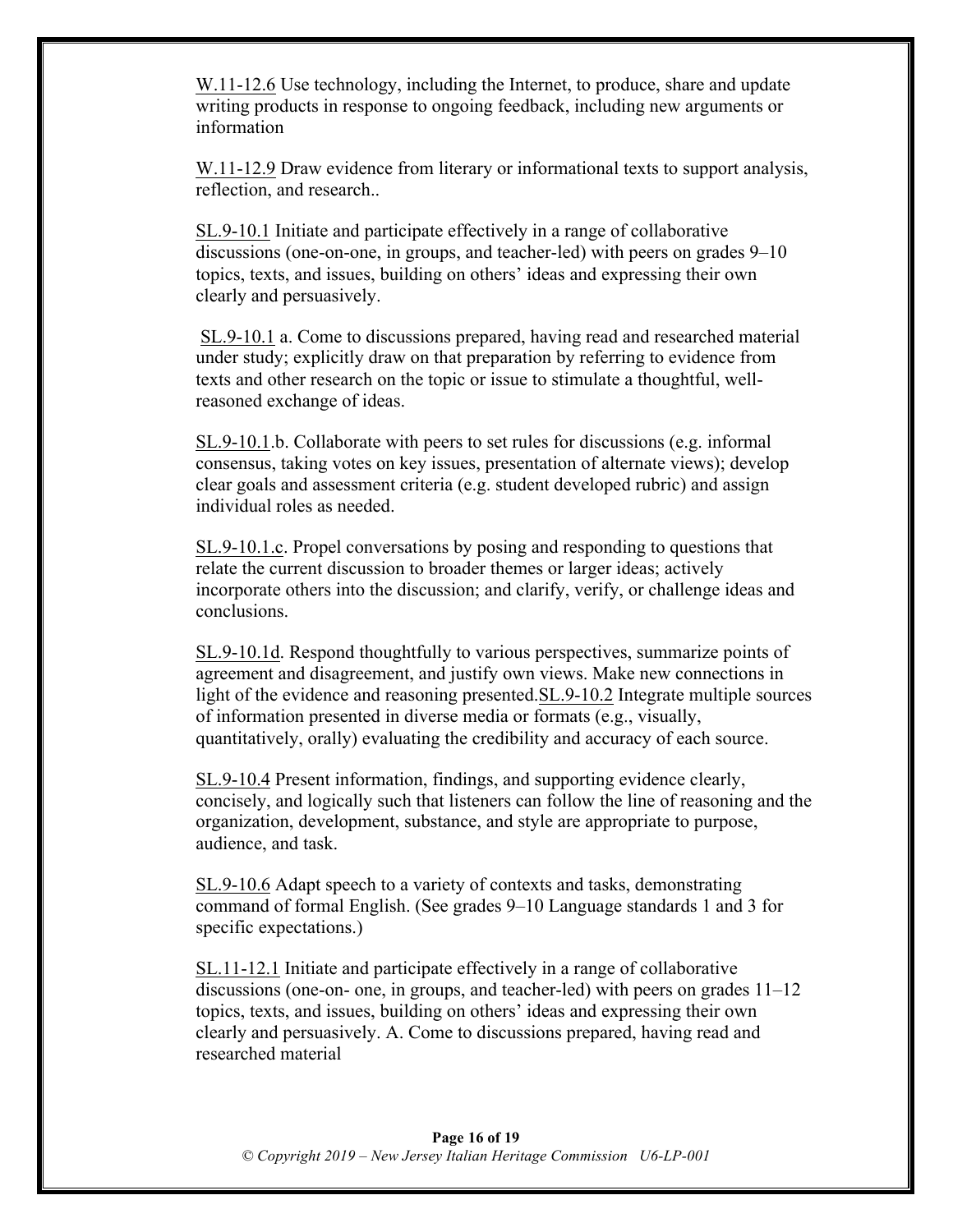SL.11-12.1.b. Collaborate with peers to promote civil, democratic discussions and decision-making, set clear goals and assessments (e.g., student developed rubrics), and establish individual roles as needed.

SL.11-12.1.c. Propel conversations by posing and responding to questions that probe reasoning and evidence; ensure a hearing for a full range of positions on a topic or issue; clarify, verify, or challenge ideas and conclusions; and promote divergent and creative perspectives.

SL.11-12.1.d. Respond thoughtfully to diverse perspectives; synthesize comments, claims, and evidence made on all sides of an issue; resolve contradictions when possible; and determine what additional information or research is required to deepen the investigation or complete the task.

Initiate and participate effectively in a range of collaborative discussions (one-onone, in groups, and teacher-led) with diverse partners on grades 11–12 topics, texts, and issues, building on others' ideas and expressing their own clearly and persuasively.

SL.11-12.1b Work with peers to promote civil, democratic discussions and decision-making, set clear goals and deadlines, and establish individual roles as needed.

SL.11-12.1c Propel conversations by posing and responding to questions that probe reasoning and evidence; ensure a hearing for a full range of positions on a topic or issue; clarify, verify, or challenge ideas and conclusions; and promote divergent and creative perspectives.

SL.11-12.1d Respond thoughtfully to diverse perspectives; synthesize comments, claims, and evidence made on all sides of an issue; resolve contradictions when possible; and determine what additional information or research is required to deepen the investigation or complete the task.

SL.11-12.2 Integrate multiple sources of information presented in diverse media or formats (e.g., visually, quantitatively, qualitatively, orally) evaluating the credibility and accuracy of each source.

SL.11-12.4 Present information, findings and supporting evidence clearly, concisely, and logically. The content, organization, development, and style are appropriate to task, purpose, and audience

SL.11-12.6 Adapt speech to a variety of contexts and tasks, demonstrating a command of formal English when indicated or appropriate.

RH.9-10.1 Accurately cite strong and thorough textual evidence, to support analysis of primary and secondary sources, attending to such features as the date and origin of the information.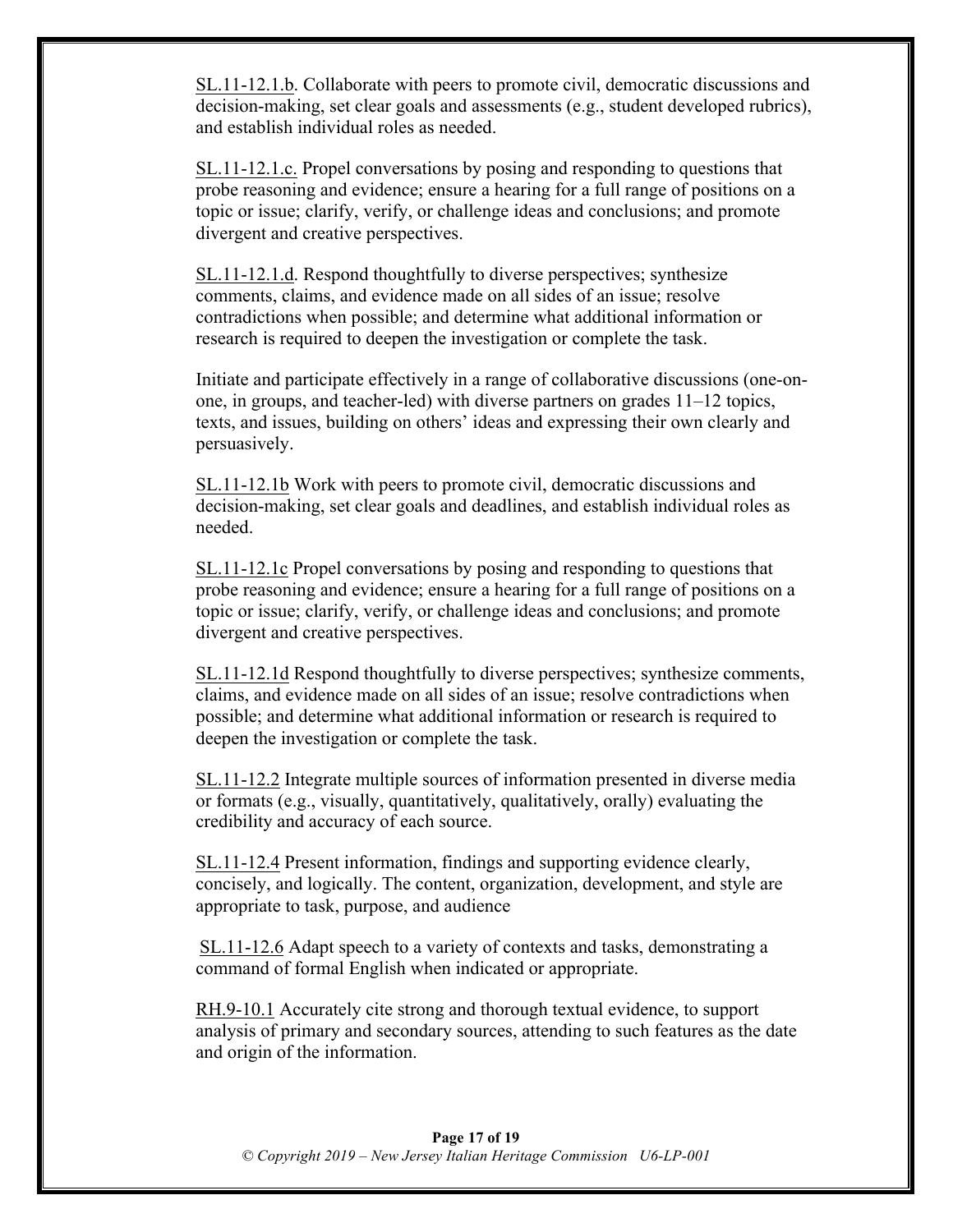RH.9-10.2 Determine the theme, central ideas, key information and/or perspective(s) presented in a primary or secondary source; provide an accurate summary that makes clear the relationships among the key details and ideas.

RH.9-10.3 Analyze in detail a series of events described in a text; draw connections between the events, to determine whether earlier events caused later ones or simply preceded them.

RH.9-10.4 Determine the meaning of words and phrases as they are used in a text, including vocabulary describing political, social, or economic aspects of history and the social sciences; analyze the cumulative impact of specific word choices on meaning and tone.

RH.9-10.5 Analyze how a text uses structure to emphasize key points or advance an explanation or analysis.

RH.9-10.6 Compare the point of view of two or more authors in regards to how they treat the same or similar topics, including which details they include and emphasize in their respective accounts.

RH.9-10.8 Assess the extent to which the reasoning and evidence in a text support the author's claim.

RH.9-10.9 Compare and contrast treatments of the same topic, or of various perspectives, in several primary and secondary sources; analyze how they relate in terms of themes and significant historical concepts..

RH.11-12.1 Accurately cite strong and thorough textual evidence, (e.g., via discussion, written response, etc.), to support analysis of primary and secondary sources, connecting insights gained from specific details to develop an understanding of the text as a whole

RH.11-12.2 Determine the theme, central ideas, information and/or perspective(s) presented in a primary or secondary source; provide an accurate summary of how key events, ideas and/or author's perspective(s) develop over the course of the text.

RH.11-12.3 Evaluate various perspectives for actions or events; determine which explanation best accords with textual evidence, acknowledging where the text leaves matters uncertain.

RH.11-12.4 Determine the meaning of words and phrases as they are used in a text, including analyzing how an author uses and refines the meaning of a key term over the course of a text (e.g., how Madison defines *faction* in *Federalist* No. 10).

RH.11-12.5 Analyze in detail how a complex primary source is structured, including how key sentences, paragraphs, and larger portions of the text contribute to the whole.

#### **Page 18 of 19** *© Copyright 2019 – New Jersey Italian Heritage Commission U6-LP-001*